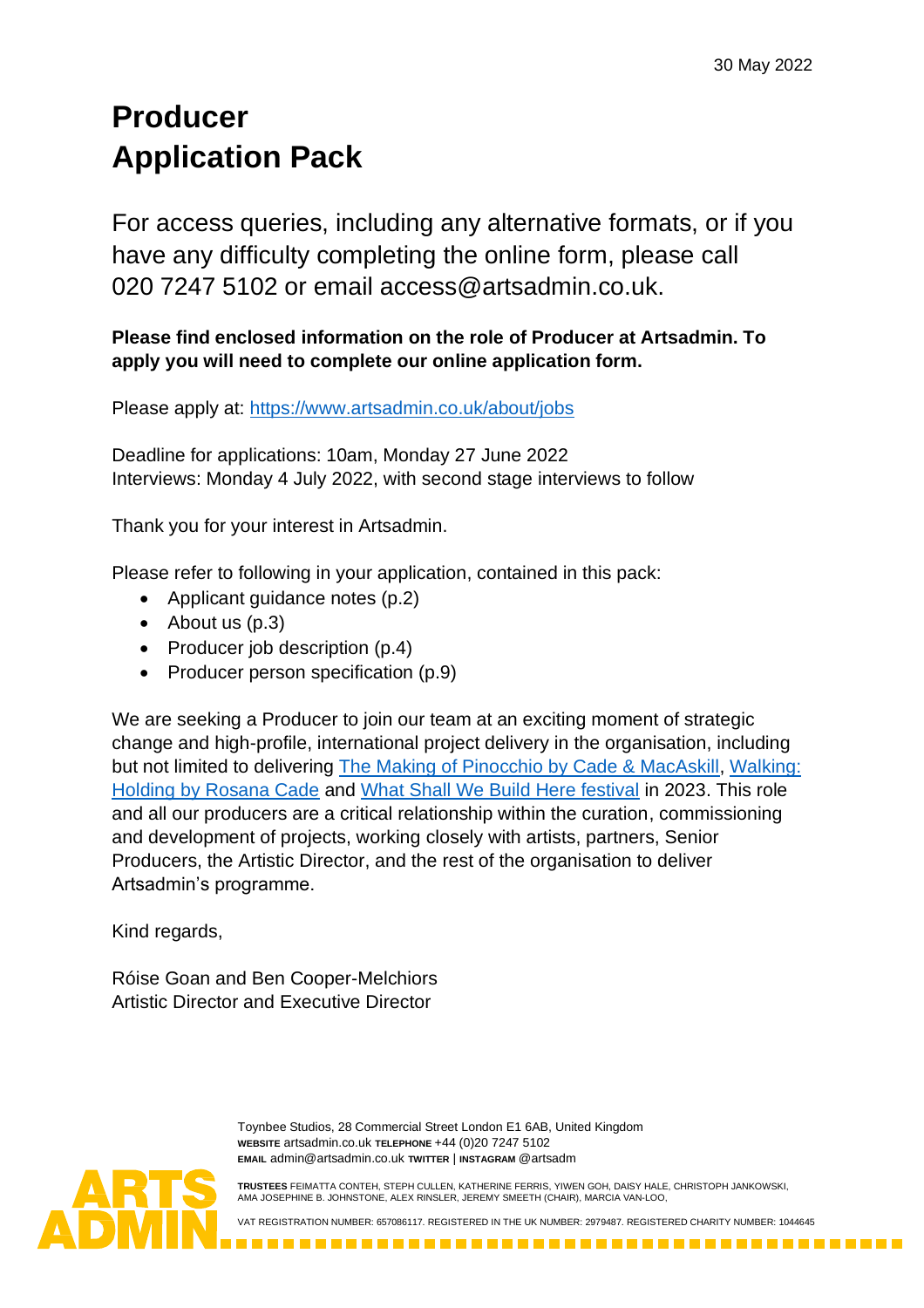# **PRODUCER APPLICATION GUIDANCE NOTES**

Please follow the checklist below to ensure you fully complete your application.

| What?                                   | Why?                                                                                                                                                                                                                                                                                                                                                                              | Completed? |
|-----------------------------------------|-----------------------------------------------------------------------------------------------------------------------------------------------------------------------------------------------------------------------------------------------------------------------------------------------------------------------------------------------------------------------------------|------------|
| <b>Read Guidance</b><br><b>Notes</b>    | To ensure you send the best application you<br>can, so you're more likely to be shortlisted.                                                                                                                                                                                                                                                                                      |            |
| Research<br>Artsadmin                   | This will tell you about who we are and the work<br>we do: artsadmin.co.uk                                                                                                                                                                                                                                                                                                        |            |
| Read the Job<br>Description             | This explains the key activities of the role. You<br>need to be sure that you have the potential to<br>fulfil the activities outlined, and are interested in<br>the full range of the role. It will also detail the<br>areas of expertise you should highlight your<br>experience of in your application form.                                                                    |            |
| <b>Read the Person</b><br>Specification | These illustrate the minimum requirements for<br>the role. It is important that you clearly<br>demonstrate these in your application. The<br>desirable requirements are indicative of<br>potential specialities that are good to reference<br>but not essential.                                                                                                                  |            |
| Complete the<br>application forms       | Please complete all sections as fully as<br>possible. Remember to include all relevant<br>experience including voluntary work,<br>placements etc along with paid employment.<br>The online application form can be found at<br>apply.artsadmin.co.uk<br>Complete the <b>Equal Opportunities Monitoring</b><br>form, which is anonymised and separate to your<br>application form. |            |
| Submit your<br>application              | You will receive a confirmation email. If you<br>have any difficulties with your online<br>application, contact us 020 7247 5102 or email<br>admin@artsadmin.co.uk<br>Deadline: 10am, Monday 27 June 2022. We<br>cannot accept applications after this time.                                                                                                                      |            |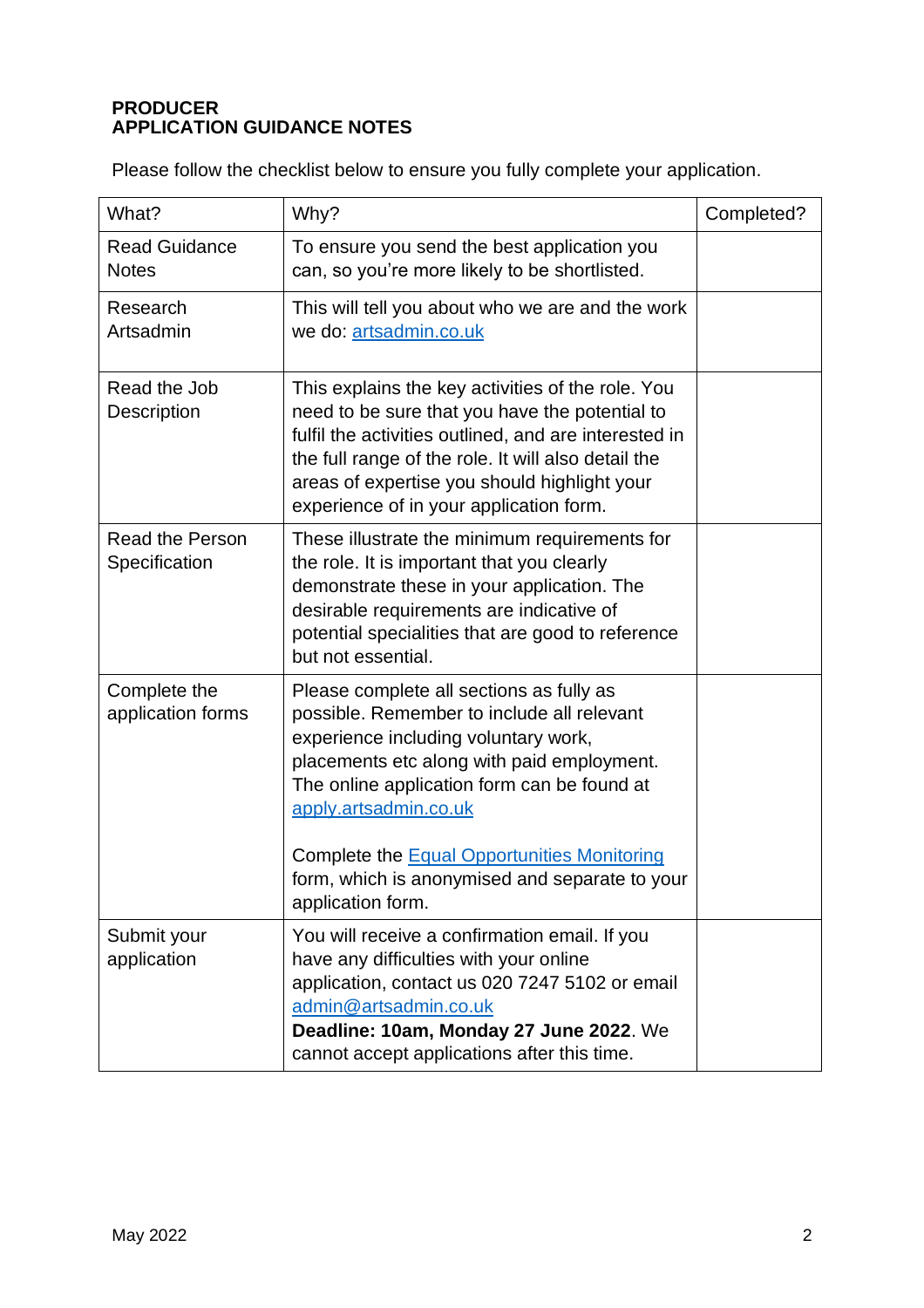#### **ABOUT ARTSADMIN**

Artsadmin creates the conditions for art to explore the spaces in-between.

Our work and projects explore the areas between social and environmental justice, the hyper-local and the international.

#### **VALUES-DRIVEN**

Artsadmin works with artists, communities, and collaborators in the development of creative work and conversations. Ensuring the success of these requires us to be led by our values, and to live them across everything we do.

We **nurture vision** from artists at all stages of their careers, with care and support

We **take action** to make projects happen locally, nationally, and internationally with creativity and ambition

We **cultivate connection**, with and in-between artists, communities, programming partners and funders with generosity and humility

We are actively interested in **progressing equity** in the projects we produce and the ways we work with commitment and empathy.

#### **WHAT WE DO**

We are a collaborative partner, working with artists as they explore and develop new projects, contexts, and ways of working. Everything we do is part of a unique curated artistic programme, from one-off hour-long creative support sessions at our east London home Toynbee Studios to multi-year global partnership platforms.

#### **HOW WE DO IT**

Everything we do is project-based. Some are artist-led, and some are conceived and led by Artsadmin. We work to develop and produce these projects and, with venue and festival partners, bring them to audiences locally and globally. At its heart, our work is about collaborating with artists, so their projects find the right context, partners and support.

We champion projects that speak to the 'here and now' really clearly, where artists are asking questions that feel urgent and essential. We value projects that align with our long-standing insistence that the arts have something to say about the climate emergency and social injustice. We are drawn to projects with an intuitive and rigorous enquiry rather than those making statements about the way the world is or should be.

The work we produce is neither defined or confined by any one particular artform. We produce creative, risk-taking projects that connect with the DNA of Artsadmin and the post-punk political context in which it was founded in 1979.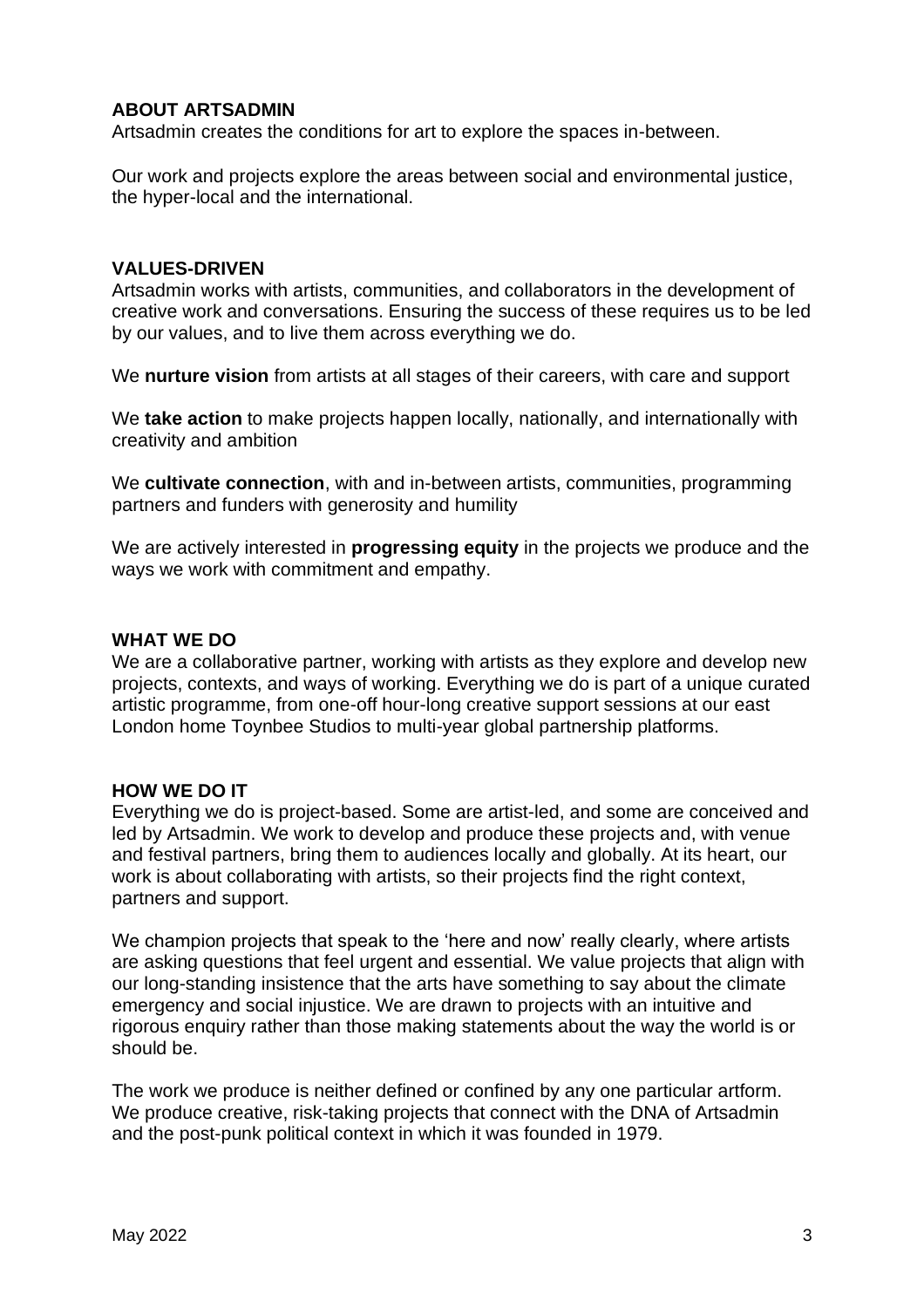#### **OUR PROGRAMME**

We work across 5 main areas:

**Projects** — We curate, develop and produce works with artists that connect with audiences locally, nationally, and internationally

**Platforms** — We develop and deliver ongoing series and multi annual programmes, often in partnership, that progress our artistic agenda and drive important conversations.

**Portals** — We make space to share knowledge, expertise, and insight to further ways in and ways forward in our sector for artists and arts-workers.

**Pilots** — We enquire, explore, and innovate to address gaps in our field of enquiry, and find new models, ways of working and tools that push these forward,

**Place** — Artsadmin's home is Toynbee Studios in the heart of Tower Hamlets; a creative eco-system that houses other arts organisations, provides accessible studio hire, and a welcoming, creative canteen. We use our spaces to deepen understanding, engagement, and relationships in our hyperlocality through our engagement and public programmes.

#### **Our Team**

We are a friendly team comprising around 30 people where everyone's contribution is valued. However, we acknowledge both that Artsadmin is currently a majority white organisation and our need to become an organisation that reflects the diversity of the country around us. As a result, we have developed and are currently writing new stretch milestones in our **[anti-racist strategy](https://www.artsadmin.co.uk/about/our-policies/anti-racism-policy/)** as part of a commitment and ongoing process to create a diverse and inclusive workplace.

Artsadmin is a London Living Wage employer.

#### **Our Recruitment Approach**

We are particularly interested in hearing from people who are underrepresented in the sector, such as those who identify as D/deaf and/or disabled, those from low socio-economic backgrounds, people of African or Caribbean heritage, South Asian heritage, East Asian heritage, West Asian heritage, Central Asian heritage, South East Asian heritage, people of Middle East and North African heritage**\*** and those who have experienced racism. By the term 'those who have experienced racism', we are referring to individuals who have experienced discrimination based on the colour of their skin, race and/or their culture. **\*#BAMEOver – [A Statement for the UK,](mailto:https://docs.google.com/document/d/e/2PACX-1vQkg5IIoeAqMjMF6VW-eIEtEUEgK3GLudW1meE2DILbJPZYPiP0dO3Qwx6YVxBFxOhI1KEp5swpok80/pub)  [Sept 2020](mailto:https://docs.google.com/document/d/e/2PACX-1vQkg5IIoeAqMjMF6VW-eIEtEUEgK3GLudW1meE2DILbJPZYPiP0dO3Qwx6YVxBFxOhI1KEp5swpok80/pub)**

For the recruitment of this role, we are committed to ensuring that there is:

- At least one person of colour on the interview panel
- Interviews guaranteed for those who identify from the Global Majority**\*** and meet our minimum essential criteria in the person specification.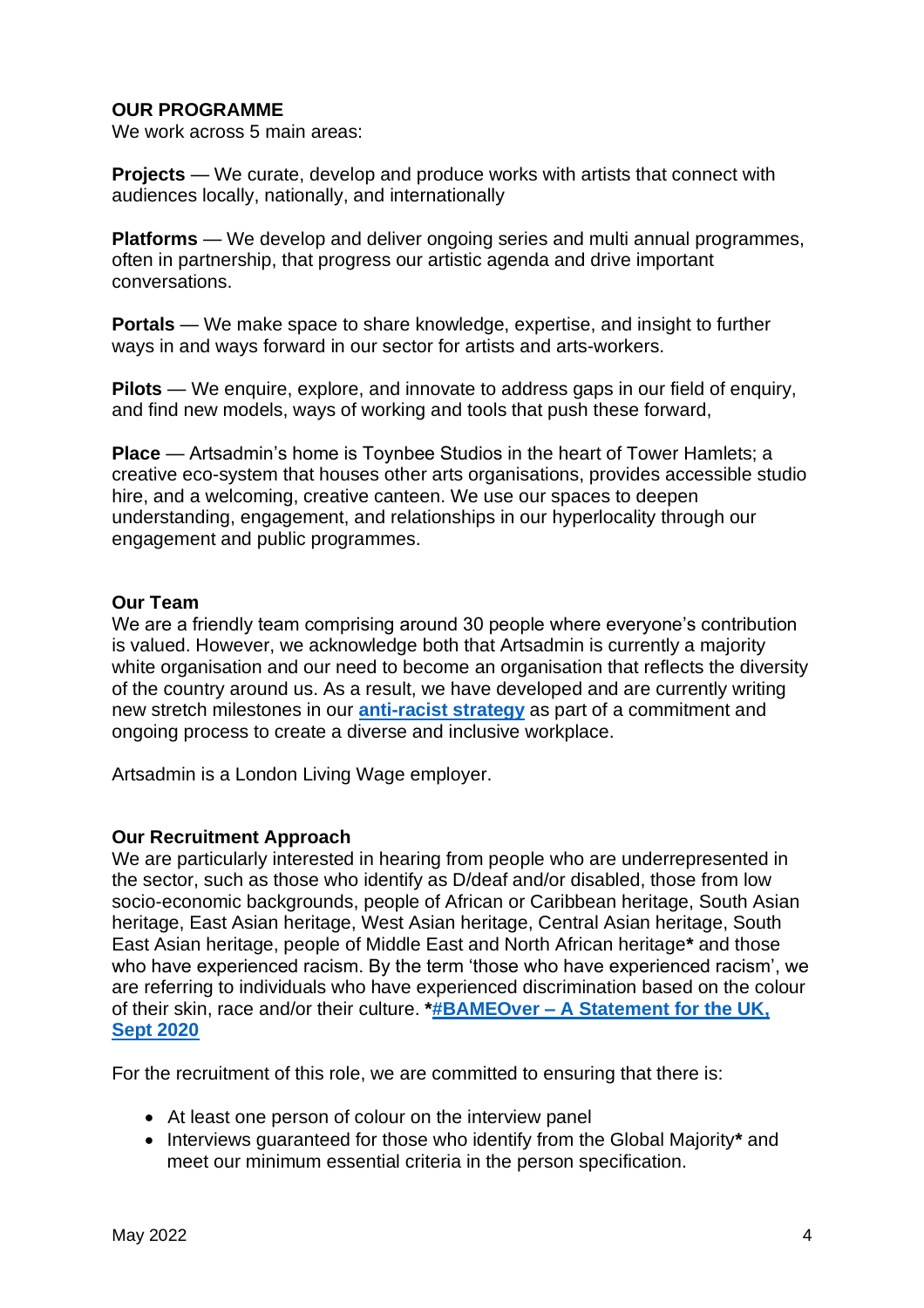• A chance to meet some of the team at interview stage to give insight into the organisational culture, as well as a chance to ask questions outside the interview

And that, once in role, any successful candidate who identifies as part of the Global Majority will have access to an external coach or mentor to provide support for working in a majority-white team during their first year at Artsadmin.

In using the term 'Global Majority' we refer to people who identify as Black, Asian, Brown, dual-heritage, indigenous to the global south, and or have been racialised as 'ethnic minorities'.

Access support is available for all applications, including alternative formats and tailored support. If, for access requirements, you'd prefer to meet one of our team or talk through these guidelines please contact **[access@artsadmin.co.uk](mailto:access@artsadmin.co.uk)**; or call 020 7247 5102.

#### **Policies and More Information**

Find out more **[about Artsadmin](https://www.artsadmin.co.uk/about/)**, **[our policies](https://www.artsadmin.co.uk/about/our-policies/)**, and **[how we work](https://www.artsadmin.co.uk/about/how-we-work/)**.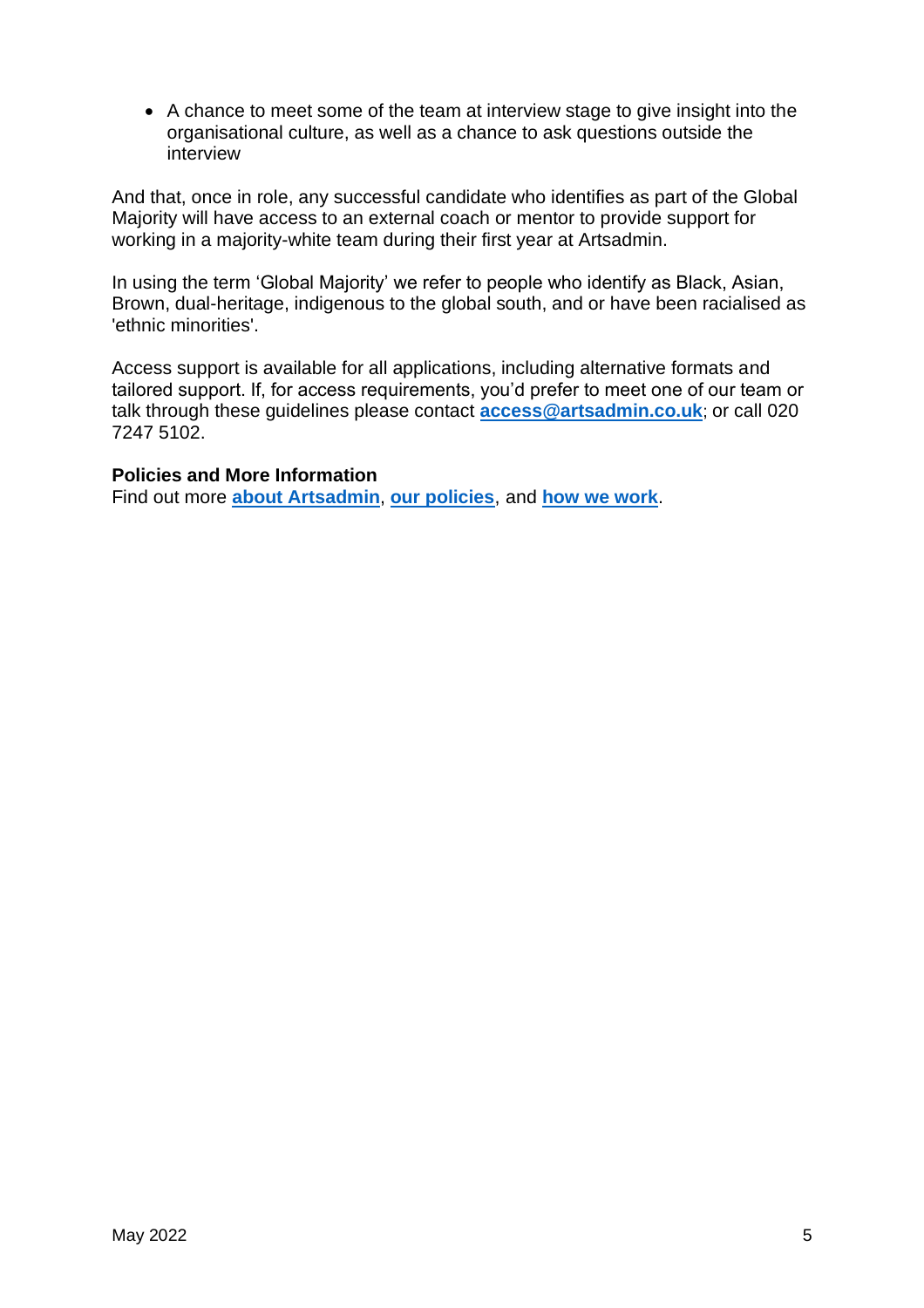# **Producer (Maternity Cover) Job Description**

| <b>Responsible to:</b>                         | Senior Producer, Mark Godber                                                                                                                                                                                                                                                          |
|------------------------------------------------|---------------------------------------------------------------------------------------------------------------------------------------------------------------------------------------------------------------------------------------------------------------------------------------|
| <b>Additional reporting: Artistic Director</b> |                                                                                                                                                                                                                                                                                       |
| <b>Responsible for:</b>                        | Artists, partners, freelancers, and other project staff                                                                                                                                                                                                                               |
| <b>Contract:</b>                               | Permanent                                                                                                                                                                                                                                                                             |
| FTE:                                           | Full-time 1.0 FTE (5 days per week)                                                                                                                                                                                                                                                   |
| Salary:<br>experience                          | £28,000 - £32,000 gross per annum depending on                                                                                                                                                                                                                                        |
| Hours of work:                                 | 40 hours per week including a paid lunch hour. Office hours<br>are usually 10am - 6pm, Monday to Friday. Additional,<br>occasional evening and weekend work will be required. No<br>overtime will be paid, but time off in lieu can be taken if<br>assigned in advance by a Director. |
| <b>Location of work:</b>                       | The Artsadmin office in Toynbee Studios. Significant<br>national and international travel will be required. Hybrid<br>remote working will be possible in alignment with<br>Artsadmin's Remote Working Policy.                                                                         |
| <b>Holidays:</b>                               | 20 days, plus eight bank holidays. Artsadmin currently<br>operates an additional two-week, discretionary closure over<br>Christmas and New Year.                                                                                                                                      |
| <b>Probation period:</b>                       | 3 months                                                                                                                                                                                                                                                                              |
| <b>Notice period:</b>                          | 2 months (post probation)                                                                                                                                                                                                                                                             |

#### **Benefits (post probation):**

- 4% employer pension contributions, 1% above statutory minimum
- Sick pay and income protection scheme
- Cycle to Work Scheme
- Travel card / Season ticket loan
- Health scheme, reimbursing medical costs including eye tests and glasses
- Life Insurance scheme, at four times annual salary
- Enhanced Maternity, Adoption and Shared Parental Leave Policy
- Additional holiday and childcare benefits for length of service

#### **Purpose of the Post:**

• **To develop, commission, curate, and deliver the projects approved by the Artistic Director and Senior Producer at a high-quality level, on budget, on time, including leading the engagement of the rest of the**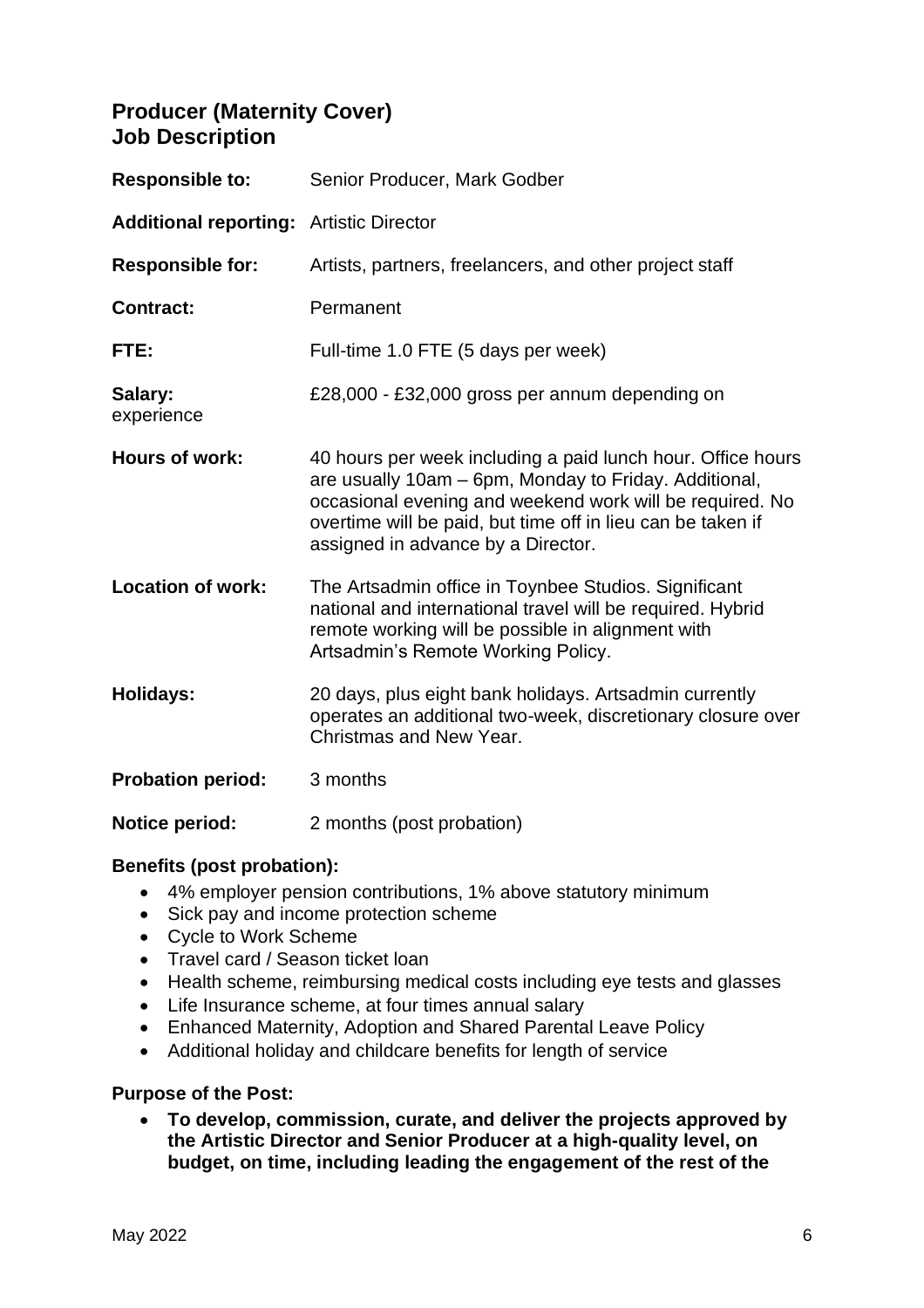**organisation to achieve these; and through this, support the curation of Artsadmin's programme.**

• **To collaborate and support the artists, partners, and communities of interest and place engaged on Artsadmin's projects in a nurturing, accessible, inclusive, and anti-racist manner.**

#### **Project Planning and Development**

- Work closely with artists, the Artistic Director, and Senior Producers on developing and producing a range of arts projects including drawing up financial and strategic plans and developing firm relationships with national and international venues, publishers, and agencies. This includes supporting curation, managing income planning, securing internal project approval, securing internal budget and cashflow approval, establishing project roles and responsibilities, and briefing artists and partners.
- Help artists and Artsadmin during project planning and setup phase by maintaining clear and effective communication between all parties, and to delegate where necessary to freelance contractors and project teams.

# **Public Programme Producing**

- In alignment with planning duties above and project delivery below, work with Senior Producer, Mark Godber to curate and deliver What Shall We Build Here festival in June 2023.
- Curate and deliver some public events as required, within capacity.

# **Project Delivery including any Potential Tour Booking**

- Deliver projects assigned by the Artistic Director and/or the Senior Producer
- Proactively project manage and/or book tours, locally, nationally, and internationally
- Liaise with all venues over budgets, technical and publicity requirements.
- Negotiate and exchange contracts with venues and co-producers
- Contracting the lead artist(s), performers, designers, producers, composers, and other collaborators for both rehearsal and touring periods, ensuring the following objectives are met.
- Assume responsibility for the travel arrangements to and from promoting venues and the designated home base of the Company, including arrangement of right to work checks and where necessary visas.
- Ensure that good accommodation is provided for all members of the Company during the tour.
- Pay per diems at rates not less than relevant union rates, unless agreed.
- Inform all Company members and relevant personnel of details of the project or tour arrangements in writing.
- Arrange transportation of set and props to each promoting venue according to a previously agreed itinerary.

#### **Fundraising**

• Research and identify appropriate project funding sources, likely to include commissioners and co-producers, Arts Council England, British Council, and with the support of other colleagues in Development, other funds as appropriate.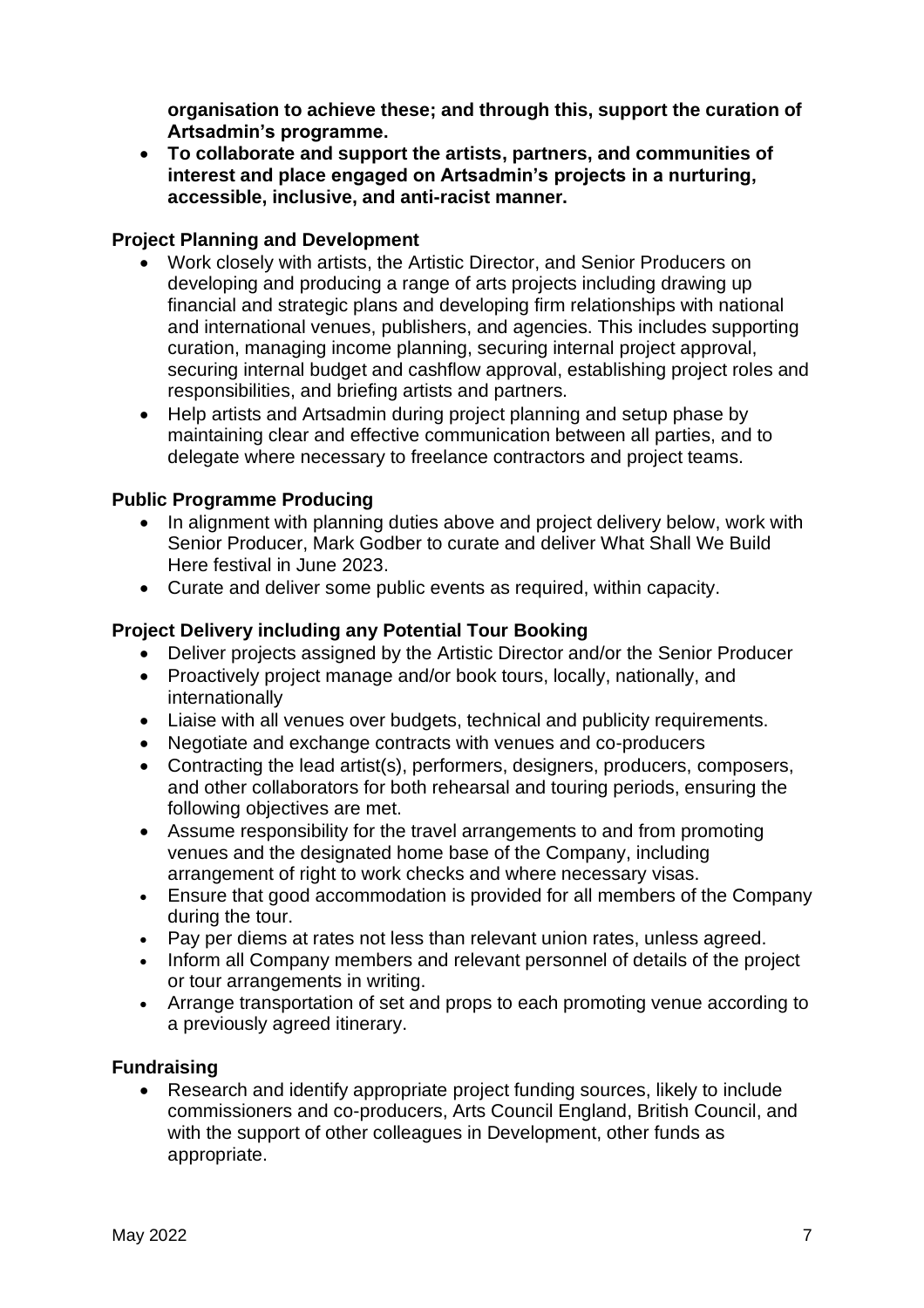- Develop project outlines, pitches, presentations, and budgets to different funding opportunities. Submit applications, manage relationships appropriately, and ensure that all contracts of support are achievable.
- Coordinate the evolving relationship between a fundraising budget that is subject to change and a formally approved, cash working budget with confirmed income

#### **Financial Management**

- Assume responsibility for project budgets and cashflows, from early draft to project completion stage.
- Secure financial vetting approval from the Executive Director and project strategy approval from the Artistic Director for the cash working budget prior to the project going live and at the beginning of each financial year for multiyear projects.
- Manage the project budget ensuring both quality control and good value for money, including authorising expenditure via any payment method, tracking all transactions, and tracking actual, committed, and forecast (uncommitted) costs.
- Track income, request sales invoices, and submit a third-party audit trail for all income received.
- Reconcile the project budget and cashflow to our accounting system on a monthly basis, in liaison with the Finance Manager. Report to the Head of Finance and Executive Director on a quarterly basis to ensure management accounts and end of project accounts are prepared.
- Ensure prompt payments within 28-day terms.
- Coordinate financial funder reporting as needed.

#### **Marketing and PR**

- Work to maintain the profile of Artsadmin, our projects, the artists on these nationally and internationally.
- Work with the Communications team and the artists to plan and deliver marketing campaigns and implement appropriate marketing for each tour or project
- Ensure our CRM KIWI lists all formally agreed project crediting, including up to date co-producer, partner, and target presenter contact details.
- Engage in hands-on digital communications and digital programme content development, particularly the image strategy, photoshoots, and artist collaboration in content development.
- In some instances, collaborate with freelance marketing and PR professionals to ensure appropriate publicity and profile for the projects and artists. This includes leading and supporting the Communications team to oversee press campaigns, produce and update press releases, update copy in all publicity brochures and packs, and send out publicity photos.
- Arrange photography and video documentation as necessary.
- Produce venue marketing packs.

#### **Administration**

• Ensure all day-to-day project administration and touring is carried out efficiently and appropriately, and that all project activity and outcomes are compliant with statutory regulations and carried out in line with Artsadmin's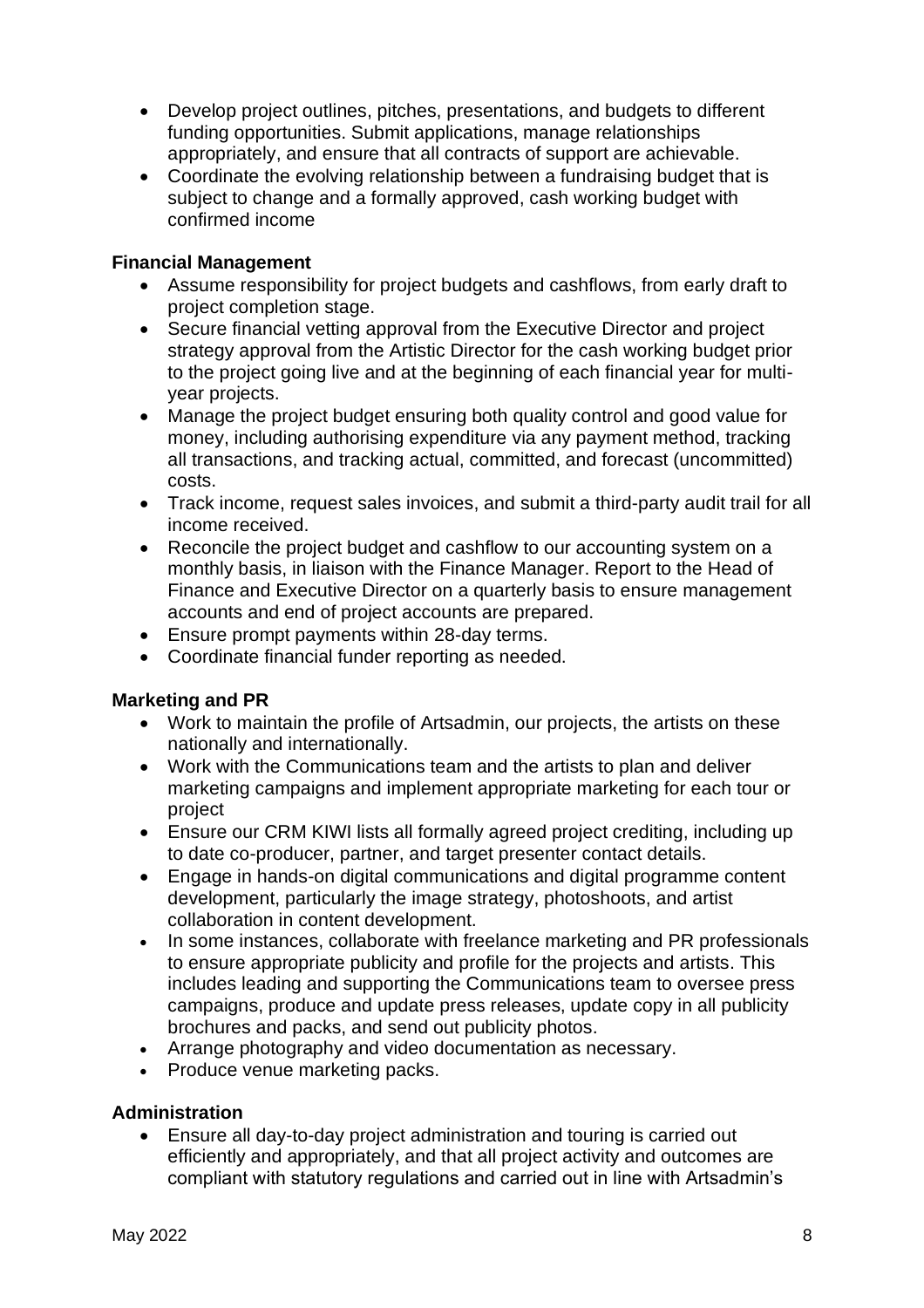policies and procedures, including and not limited to: insurance, liability, health & safety, safeguarding, privacy & data protection, equity, diversity and inclusion.

#### **General**

- Regularly attend Artsadmin events and activities both within the building and elsewhere, and take an active interest in viewing work
- Keep abreast of developments in contemporary performance, theatre, dance, live art, and current arts fundraising practice
- Provide a flexible approach and undertake to the best of your abilities any other reasonable duties requested by Artsadmin in or around the general scope of this job description.